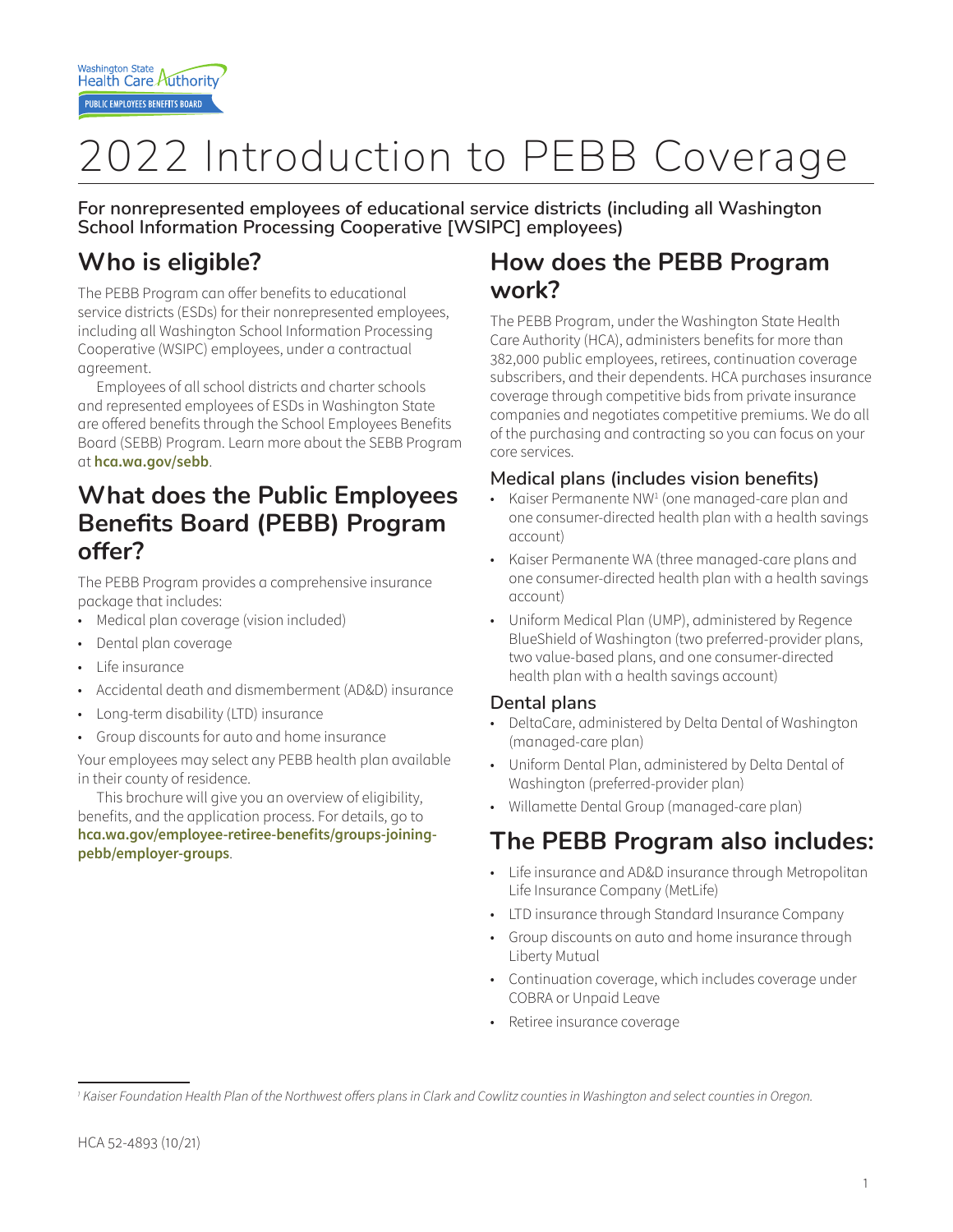# **Eligibility**

#### **Groups**

The PEBB Program's employer group coverage is available to ESDs for their nonrepresented employees, including all WSIPC employees.

#### **Employees**

The PEBB Program outlines employee eligibility in WAC 182-12-114. Employee and dependent eligibility and terms of enrollment for insurance coverage are determined by the criteria outlined in the contract with the PEBB Program.

- Employees may waive PEBB medical coverage for themselves if they have other employer-based group medical insurance, Medicare, or a Tricare plan. If employees waive PEBB medical coverage, they cannot enroll dependents in PEBB medical.
- Employees may enroll eligible dependents as outlined in WAC 182-12-262, but are not required to enroll them.
- Employees who waive PEBB medical coverage may waive PEBB dental coverage only if they are enrolled in School Employees Benefits Board (SEBB) medical, dental, and vision. They must enroll in PEBB basic life, basic AD&D, and employer-paid LTD insurance. Employees and their dependents can no longer enroll in health plans under both the PEBB Program and the SEBB Program.

#### **Retirees**

- Retiree eligibility is described in WAC 182-12-171.
- Under state law, all school district, educational service district, and charter school employees are eligible to enroll in PEBB retiree insurance coverage upon retirement if they meet eligibility and enrollment criteria. All retiring employees must apply to enroll or defer their enrollment in PEBB retiree insurance coverage **no later than 60 days** after their employer-paid coverage, COBRA coverage, or continuation coverage ends. There cannot be a break in health coverage before enrollment in PEBB retiree insurance coverage begins.

#### **Dependents**

Under WAC 182‑12‑260, employees may enroll:

- Their legal spouse.
- Their state-registered domestic partner, as defined in RCW 26.60.020(1), which includes all substantially equivalent legal unions from other jurisdictions as defined in RCW 26.60.090.
- Their children as described in WAC 182-12-260(3).

The PEBB Program requires proof of eligibility (dependent verification) before enrolling any dependents.

Dependents cannot be enrolled in two PEBB medical and dental accounts at the same time, even if eligible under more than one enrolled subscriber.

## **Application process**

Your group must purchase the full benefits package of PEBB medical/vision, dental, basic life, basic AD&D, and employerpaid LTD insurance.

- 1. HCA will review the application and other materials submitted by your group.
- 2. Once reviewed for compliance, HCA will charge a start-up fee based on your group's size. Failure to pay the startup fee or return the Interlocal Agreement before the group's effective date of coverage may result in a delayed coverage date.
- 3. Once enrolled, your group must participate in PEBB insurance coverage for at least one full calendar year, and may end participation only at the end of the year, unless HCA approves a mid-year termination.

## **Monthly premiums**

Visit **hca.wa.gov/employee-retiree-benefits/groupsjoining-pebb/educational-service-districts-monthlypremiums** for premium information.

#### **For questions, call the PEBB Program Outreach and Training Unit at 1-800-700-1555.**